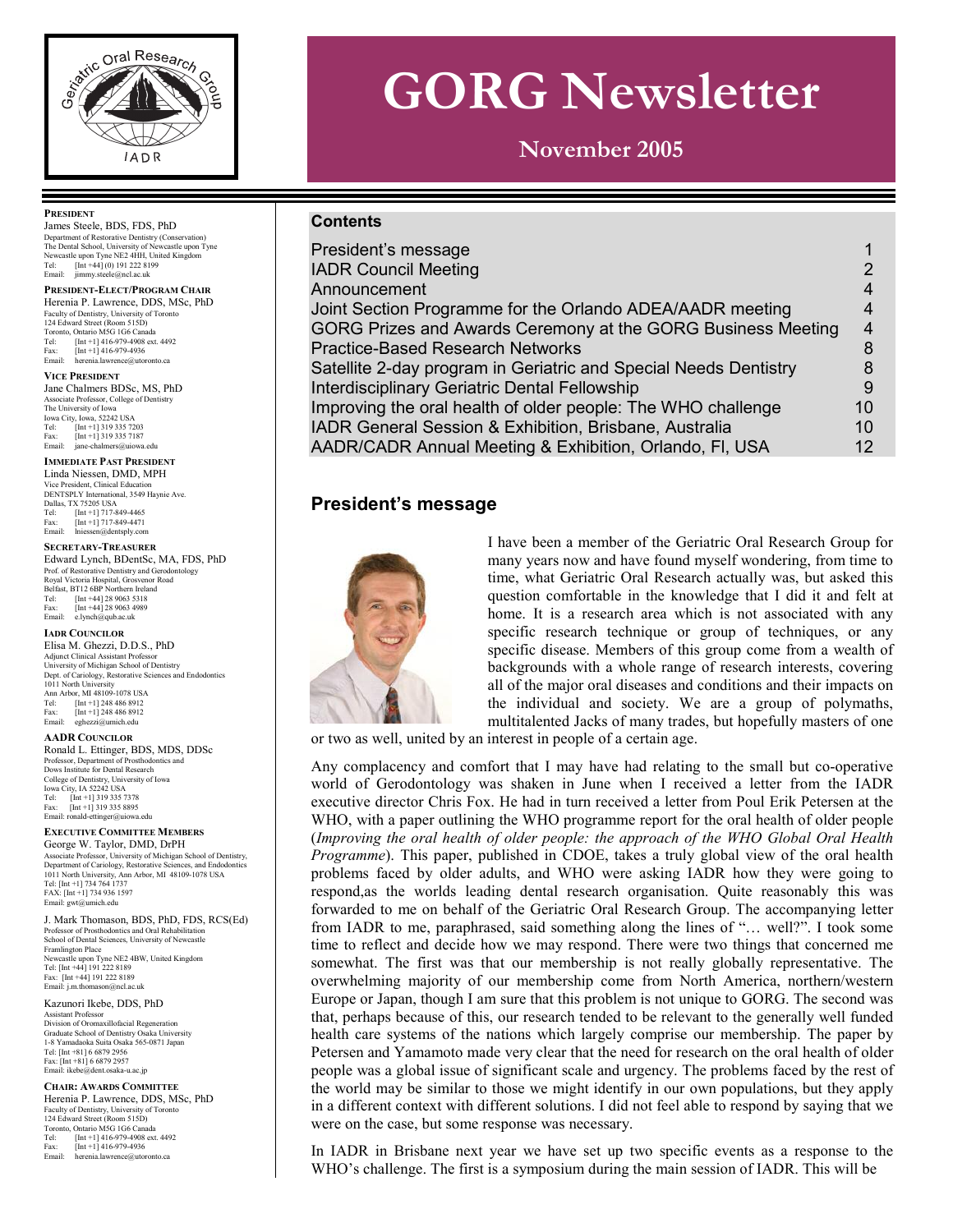<span id="page-1-0"></span>to review the global position and to get an insight into some of the major issues, with top quality speakers from inside and outside the group. The second is a satellite symposium that will include both a technology transfer day (overlapping with the final day of the main meeting) and a day to identify potential research based solutions to the global problems of oral health in older people. These two meetings are intended to stimulate thoughts and ideas to maximise the relevance of research into geriatric oral health. The diverse backgrounds of GORG members that make us difficult to define as a group, also mean that we are well placed to take this forward in a meaningful way. We would welcome everybody who is planning to go to Brisbane to both of these. Our core membership will hopefully attend in force, but we would particularly welcome new members or potential members to attend and input into the meetings.

Setting these up has been a significant amount of work but I should like to put on record my heartfelt thanks to both Jane Chalmers (satellite) and Angus Walls (main session symposium) for their efforts, and also to a range of sponsors, particularly Colgate, who have generously sponsored both events, allowing us to ensure we have high quality speakers. Other events over the coming year include an excellent and full programme at AADR in March. Herenia Lawrence and Eliza Ghezzi have put together the schedule for this, which promises to be an excellent meeting.

There have also been some internal shuffling on the on the committee. As a result I am delighted to welcome a new member to the executive committee. Kazu Ikebe from Osaka, Japan, was nominated and elected to the vacant position. We look forward to the benefit of his wisdom and experience over the next three years.

On a final note, I hope everyone who reads this will consider attending the Brisbane meeting. Australia may be a long way for many of us, but is one of the world's great experiences, whatever your interest.

**Jimmy Steele** 

# **IADR Council Meeting**

**March 7, 2005 Baltimore, Maryland** 

The meeting was chaired by the President of IADR, Dr. Paul Robertson with assistance from Dr. Takayuki Kuroda who is President-Elect of IADR (President 2005-6).

# **Election Results for 2005-6**

- IADR Vice President: Deborah Greenspan
- AADR Vice President: Marc Heft
- AADR Representative to the IADR/AADR Publications Committee: George Taylor

# **New Officer Appointments and Nominations**

- IADR Treasurer: Angus Walls (2005-2008)
- IADR Vice-President Nominations for 2005-6
	- o John Stamm, University of North Carolina, USA
	- o Bob ten Cate, ACTA, Vrije University, The Netherlands
	- o Chooi Gait Toh, University of Malaysia, Malaysia
- IADR Committee Appointments approved (GORG member appointments below)
	- o Mark Thomason (Constitution Committee)
	- o Angus Walls (Unilever/Edward H. Hatton Awards Committee)

# **Federations, Divisions, and Sections:**

• Approval given for established of an Iranian Section

# **President-Elect's Report**

- 3800 abstracts were submitted for the IADR 2005 meeting (4300 in 2004)
- O 9 ADEA/AADR joint symposia; 20 IADR Groupsponsored symposia

#### **Journal of Dental Research Editor's Report: Anthony J. Smith, University of Birmingham, UK**

- O Plan to appoint a new associate editor for Biomaterials & Bioengineering section
- $\bullet$  848 manuscripts were submitted (474 newly submitted; 525 in 2003)
- The general acceptance rate was  $33.6\%$  in 2004 (34.5%) in 2003).
- Scientific Impact Factor: 2.7 (2003)
- O *Critical Reviews in Oral Biology* incorporated into *JDR* effective January 2005
- $\bullet$  New cover effective 2005
- JDR will be adopting the Washington CD Principles on Open Access
- Make available online free of charge all prior published articles older than 12 months
- Currently archiving back issues which will be available online (1919-present)
- O IADR Council approved online JDR as an IADR membership benefit (2006)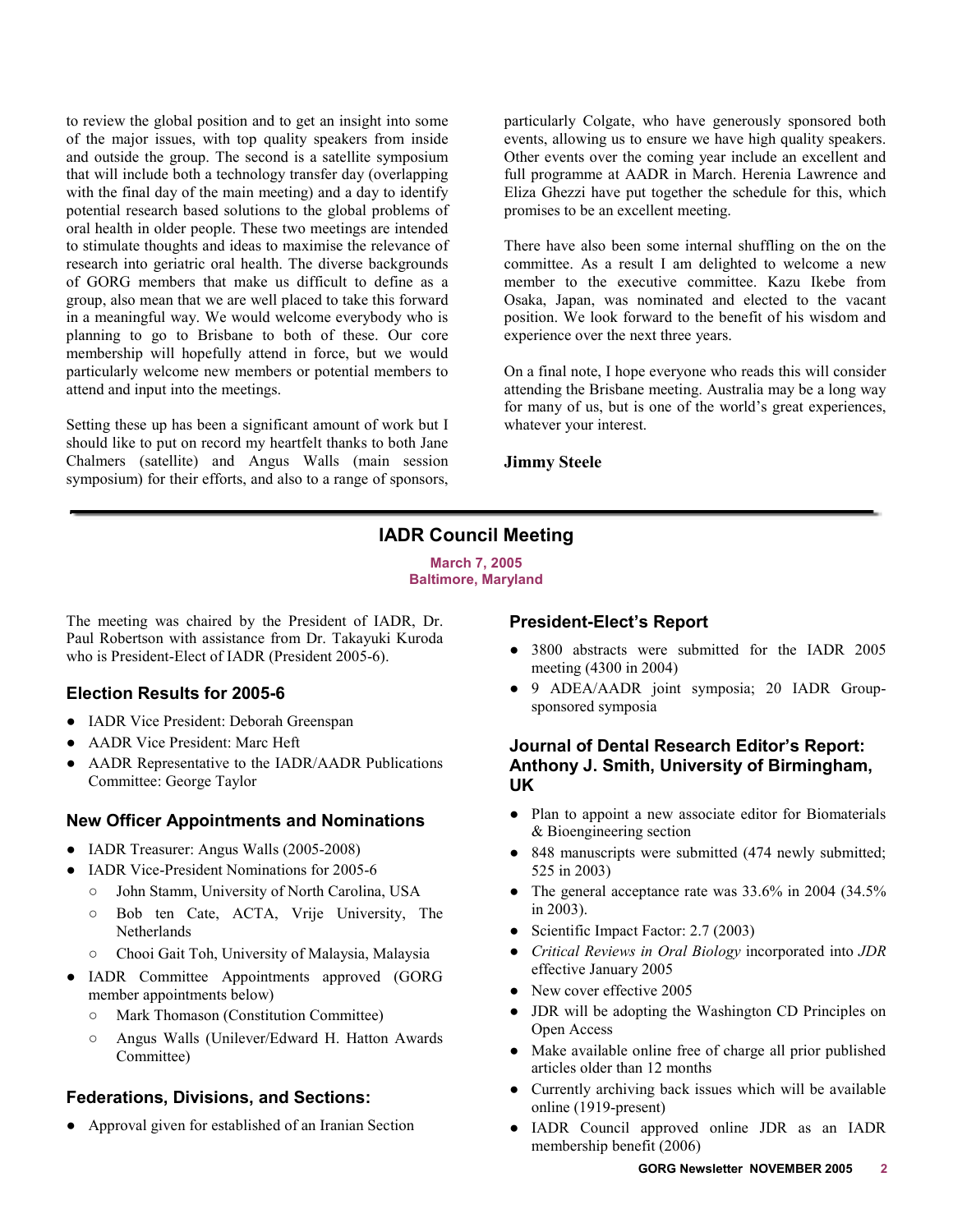#### **Membership Dues**

- IADR dues increase of \$24 in 2006
	- $\circ$  \$12/member allocation from the IADR portfolio in 2006
- IADR student dues increase of \$10 in 2006
	- \$5/member allocation from the IADR portfolio in 2006
- Member subsidy increase to maintain \$40 dues
	- $\circ$  \$10 2005; \$22 2006; \$34 2007

### **2005 IADR/AADR Memorandum of Understanding**

- Addresses joint ownership of JDR by IADR and AADR and impact of online JDR as IADR membership benefit
- O Addresses distribution of meeting income
- Maintenance of separate banking and investment accounts
- O To be considered as template for other IADR memorandum of understanding with other IADR divisions/sections

# **Membership**

- $\bullet$  2004 membership decline (IADR 6.4%; AADR 6.3%)
- 2004 IADR Membership: 8,872 (excluding students)
- Online membership renewal as of August 2004
- Survey to determine reasons for not renewing
	- o Retirement
	- o No longer in research/Not interested in research
	- $\circ$  Change in contact information

# **Financial Reports**

- 2004 fell short of budgeted net income by \$74,000, but will results in balanced budget due to central office cutbacks
	- $\circ$  Hawaii meeting fell short of expected surpluses by \$40,000
	- o 6% decrease in IADR membership from 2003-4
- 2005 should result in balanced budget
- O Projecting deficit budgets in 2006 and 2007 of \$250,000
	- $\circ$  Conservative estimates
	- o Projected membership and subscription decrease
- Need to stabilize revenue stream by evaluating
	- $\circ$  Membership dues
	- o Meeting process selection
	- $\circ$  Journal

#### **Investments**

 $\bullet$  6.4% portfolio gains in 2004

- $\bullet$  \$6.4 million value in 2004
- $\bullet$  In 2004 \$500,000 from IADR portfolio earnings were used to pay investment fees, and support programs and operations
- Stabilize portfolio income
	- o Previously interest and dividends from investments have been reinvested.
	- o IADR Board to investigate using portion of interest and dividends to support IADR programs
- Diversification in portfolio management
	- $\circ$  50% with previous firm
	- o 50% divided amongst 3 new managers hired January 2005

### **President Elect's Focus for Next Year: Restructuring of Meeting**

- Change from convention center to large hotel (decrease in # of rooms needed from 50 to 20)
	- $\circ$  Investigate cost of breaking existing contracts
- Increase group collaboration
- Decrease meeting expenses

# **Strategic Planning**

- Recommendation for establishment of development office
	- $\circ$  Corporate and industry partnership
	- $\circ$  Open science to the community
	- o Alternative revenue sources: endowments, foundations, donations

# **Future Meetings**

- $2006$ 
	- o AADR: Orlando, Florida (March 8-11, 2006)
	- o IADR: Brisbane, Australia (June 28-July 1, 2006)
- 2007 IADR/AADR: New Orleans, Louisiana (March 21-24, 2007)
- $\bullet$  2008
	- o AADR: Dallas, Texas (April 2-5, 2008)
	- o IADR: Toronto, Ontario (June 23-26, 2008)
- 2009 IADR/AADR: Miami Beach, Florida
- $\bullet$  2010
	- o IADR: Barcelona, Spain
	- o AADR: Washington, DC (under consideration)
- $\bullet$  2011 IADR/AADR/CADR
	- o San Diego, California

#### **Respectfully Submitted, Elisa M. Ghezzi, DDS, MS**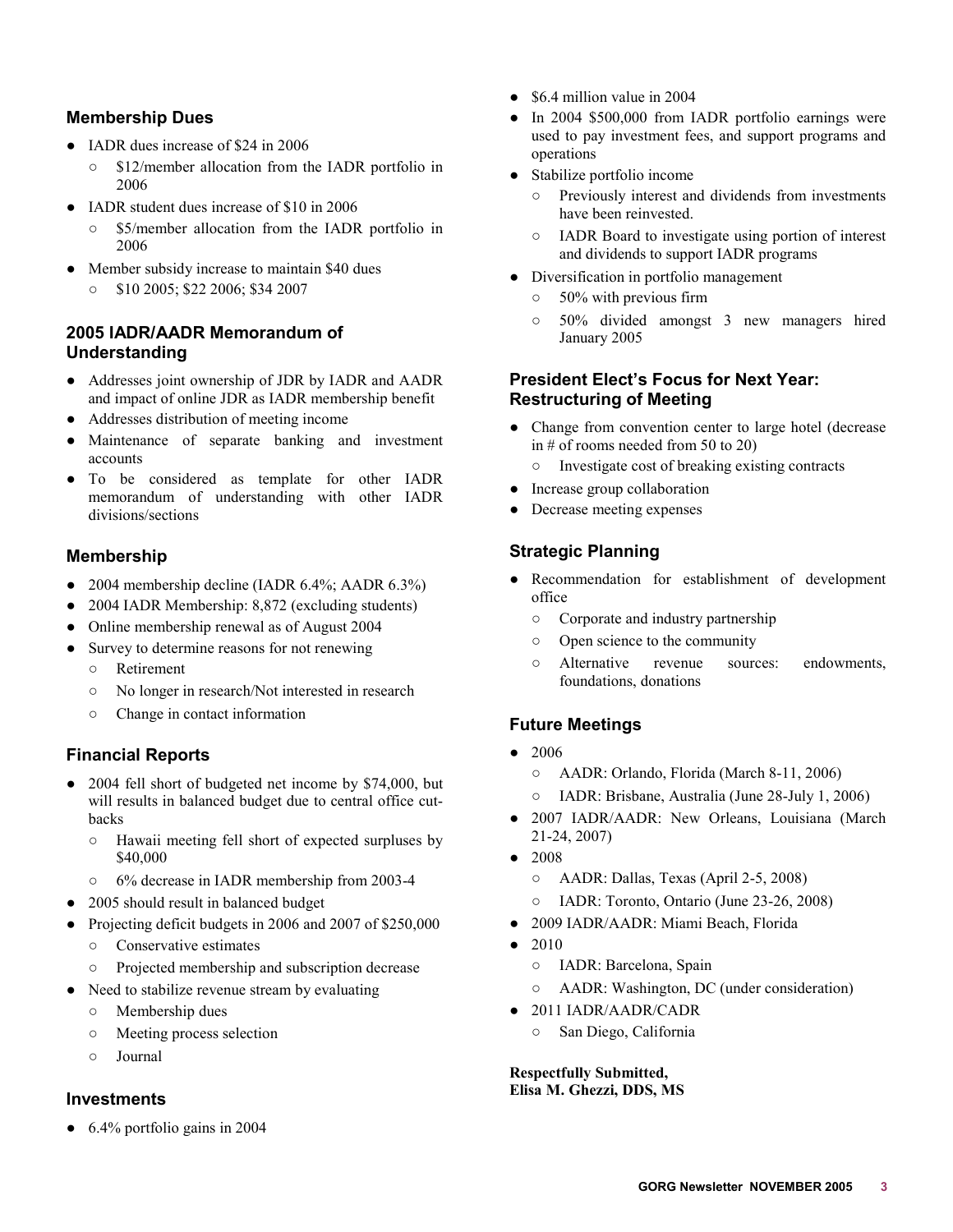#### **Announcement**

<span id="page-3-0"></span>Dentsply International and the Geriatric Oral Research Group of the American Association for Dental Research will be holding a reception for junior faculty level persons in geriatric dentistry at the upcoming AADR/ADEA meeting in Orlando, Florida in March 2006. Specific date/time/location details will be forthcoming. We would like to invite all current and recent geriatric dentistry trainees and their program directors. This will be an opportunity for GORG

members to meet some of the future academicians and to facilitate networking in geriatric dentistry. Please submit names to Elisa Ghezzi (eghezzi@umich.edu) or Jane Chalmers (jane-chalmers@uiowa.edu) of people who would be interested in attending, so they can be sent a personal invitation.

**Submitted by Elisa M. Ghezzi, DDS, MS** 

# **Joint Section Programme for the Orlando ADEA/AADR meeting**

"THE STATE OF GERIATRIC EDUCATION RESEARCH: LOOKING TO THE FUTURE."

This joint program will present the growth of geriatric dentistry programs in the US and describe the research which developed the didactic and clinical components of various programs, as well as how geriatric dental research findings provide content for dental school curricula. Examples of innovative approaches in geriatric dental education will be

discussed. The role of graduate geriatric dental education in the sustaining of career paths in geriatric dentistry will also be discussed. I am the principal coordinator for the program and Elisa Ghezzi is the co-principal coordinator. The speakers will include Ron Ettinger, Ralph Saunders and Jadwiga Hjertstedt.

**Submitted by Katherine F. Schrubbe, BSDH, M.ED, PhD** 

#### **GORG Prizes and Awards Ceremony at the GORG Business Meeting**

**Baltimore Convention Center, March 11, 2005** 

A total of 9 abstracts were submitted for consideration at this year's awards competition and 7 were chosen as finalists; 3 in the predoctoral category and 4 in the postdoctoral category. During the awards ceremony all of the finalists were recognized for their submitted work. The judges were Drs. Judy Jones, Jane Chalmers and Jimmy Steele who evaluated both the extended abstracts and poster presentations of the award finalists.



*Some of the award finalists (left to right): John Lindgren, Michael Repka, Ryan Walker and Nur Mohammad Hassan* 

The Geriatric Oral Research Group (GORG) of the IADR GORG would like to thank the sponsors of the awards: the J. Morita Corporation, the KaVo Corporation and Procter and Gamble for their generous and continued support for young investigators in the field of geriatric oral research. We were honored to have Mr. Haruo Morita, the Chief Executive Officer of the J. Morita Corporation present the J. Morita Awards to this year's recipients.

The first prize winner in the postdoctoral category (basic sciences) was Dr. Mo Kang from the UCLA School of Dentistry with his paper titled 'Accumulation of Oxidative DNA Lesion in Senescent Human Oral Keratinocytes'. The Dean of Dr. Kang's institution was present at the GORG business meeting and is pictured with Mr. Morita, Dr. Niessen and Dr. Lawrence.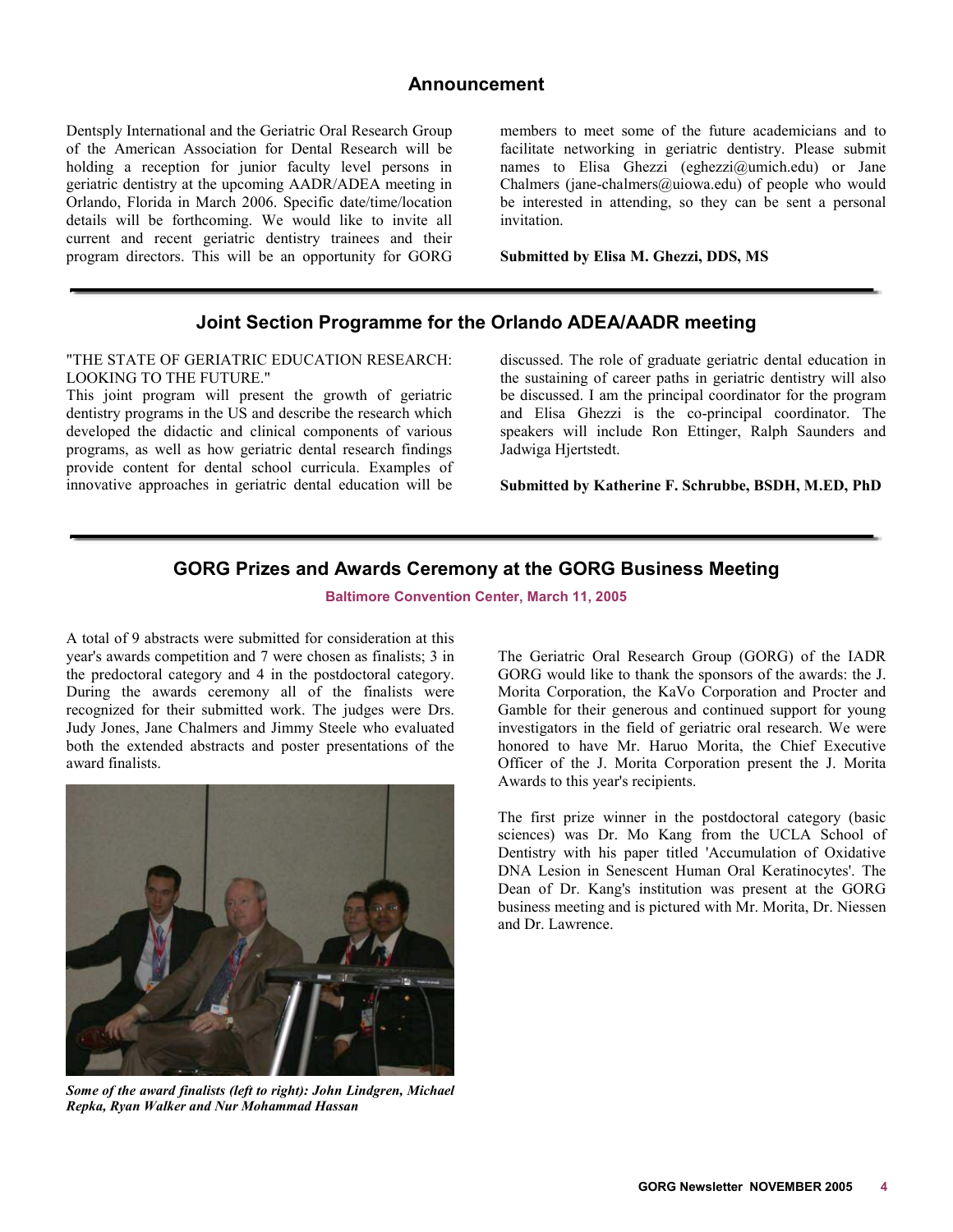

*Dr. Mo Kang, recipient of the J. Morita Award in the postdoctoral basic sciences category (centre) accompanied by Dr. No-Hee Park, Dean of the UCLA School of Dentistry, and GORG members Drs. Herenia Lawrence and Linda Niessen and Mr. Haruo Morita, CEO of the J. Morita Corporation* 

The first prize winner in the postdoctoral category (clinical sciences) was Dr. Michael Repka from the Department of Pharmaceutics and National Center for Natural Products Research at the School of Pharmacy at the University of Mississipi. Dr. Repka's poster was titled 'Formulation and Characterization of Hot-Melt Extruded Antifungal Denture Adhesive Filmes'.



*Dr. Michael Repka (centre right), receiving the J. Morita Award in the postdoctoral clinical sciences category from the sponsor, Mr. Haruo Morita* 

The grand prize winner in the predoctoral category was John Lindgren, second year dental student at Harvard School of Dental Medicine, Boston, MA. His poster was titled 'Do Medications with Xerogenic Potential Cause Caries and Periodontal Disease?' Mr. Lindgren was a Summer Research Assistant at the University of Washington School of Dentistry in Seattle where he carried out his research under the mentorship of Dr. H. Asuman Kiyak.



*Mr. John Lindgren, grand prize winner of the J. Morita Award in the predoctoral category, a second year dental student at Harvard School of Dental Medicine, Boston, MA, receiving his award from Mr. Haruo Morita* 

The recipient of the Procter and Gamble Award for oral health care products in geriatrics was Dr. Aylin Baysan from the Department of Restorative Dentistry, King's College London, London, UK for research on the effect of vitamin E and/or fluoride on plaque and gingivae.



*Dr. Aylin Baysan (centre), recipient of the Procter and Gamble Award for oral health care products in geriatrics* 

The KaVo Award for pharmaceutical approaches for oral health care of older adults went to Dr. Liviu Steier and Gabriela Steier from Germany and Tufts University in Boston, USA. The paper showed the ability of the HealOzone to arrest primary root caries in older adults.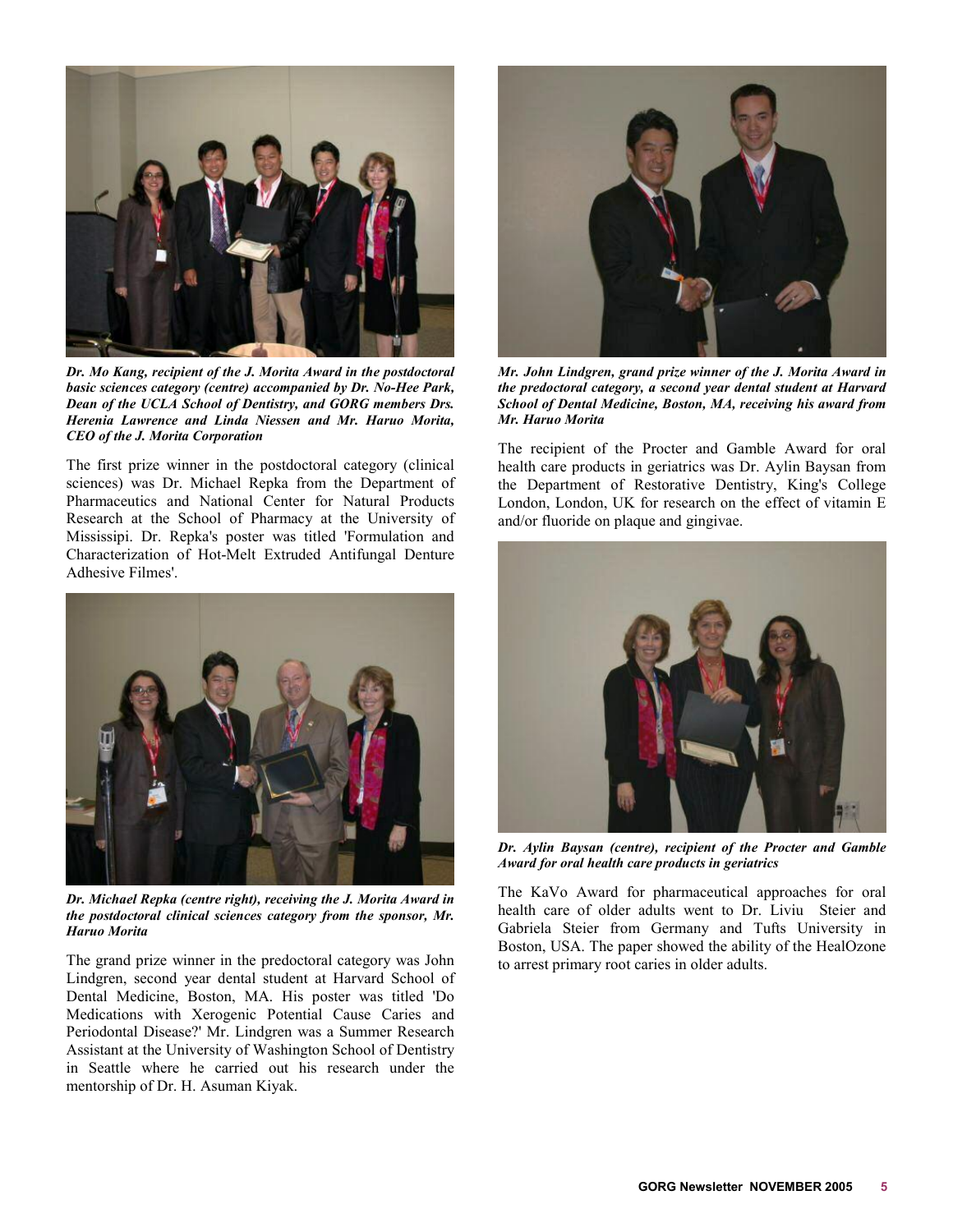

*Dr. Liviu Steier, recipient of the KaVo Award for pharmaceutical approaches for oral health care of older adults* 



*The Sponsor of the J. Morita Awards, Mr. Haruo Morita, the CEO of the J. Morita Corporation (left) accompanied by Mr. Tohru Wada, General Manager, Business Development Dept. at the J. Morita Corporation (right)* 



*Dr Poul Erik Petersen, Officer for Oral Health, WHO, Geneva Invited speaker at the GORG business meeting who outlined the WHO Global Oral Health Program for Older Adults* 



*Dr. Katherine Schrubbe, principal coordinator of the joint program on geriatric education research for the 2006 Orlando ADEA/AADR meeting* 



*Farewell address of Past GORG President, Dr. Frauke Müller* 



*Farewell address of GORG President, Dr. Linda Niessen*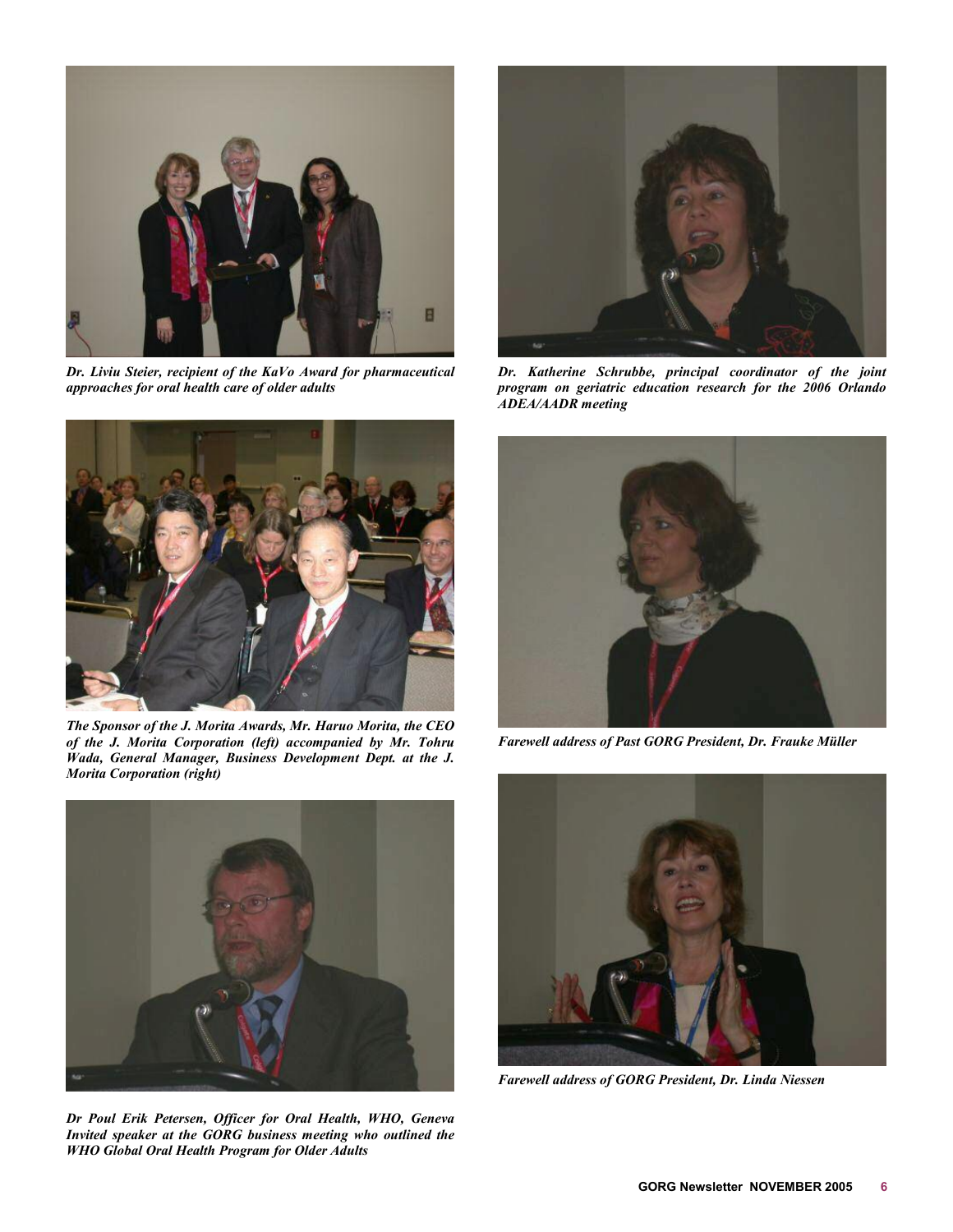

*AADR councilor, Dr. Judith Jones giving her report* 



*Address by IADR councilor, Dr. Eliza Ghezzi* 



*Dr. Edward Lynch giving the Secretary-Treasurer's report at the GORG business meeting* 



*Dr. Jukka Meurman, recipient of the 2005 Scientist Award in Geriatric Oral Research delivers his Keynote address in Baltimore* 



*The newly installed GORG Executive Committee Members. Left to right: Ed Lynch, Elisa Ghezzi, Ron Ettinger, Herenia Lawrence, Jimmy Steele and Linda Niessen* 

GORG would like to thank everyone who participated in this year's competition and all of the judges who volunteered their time to read the abstracts and examine the posters. We would also like to thank our sponsors, especially Mr. Morita for joining us at the awards ceremony, and we look forward to seeing everyone again in Brisbane next year.

#### **Dr. Herenia P. Lawrence, Awards Committee Chair**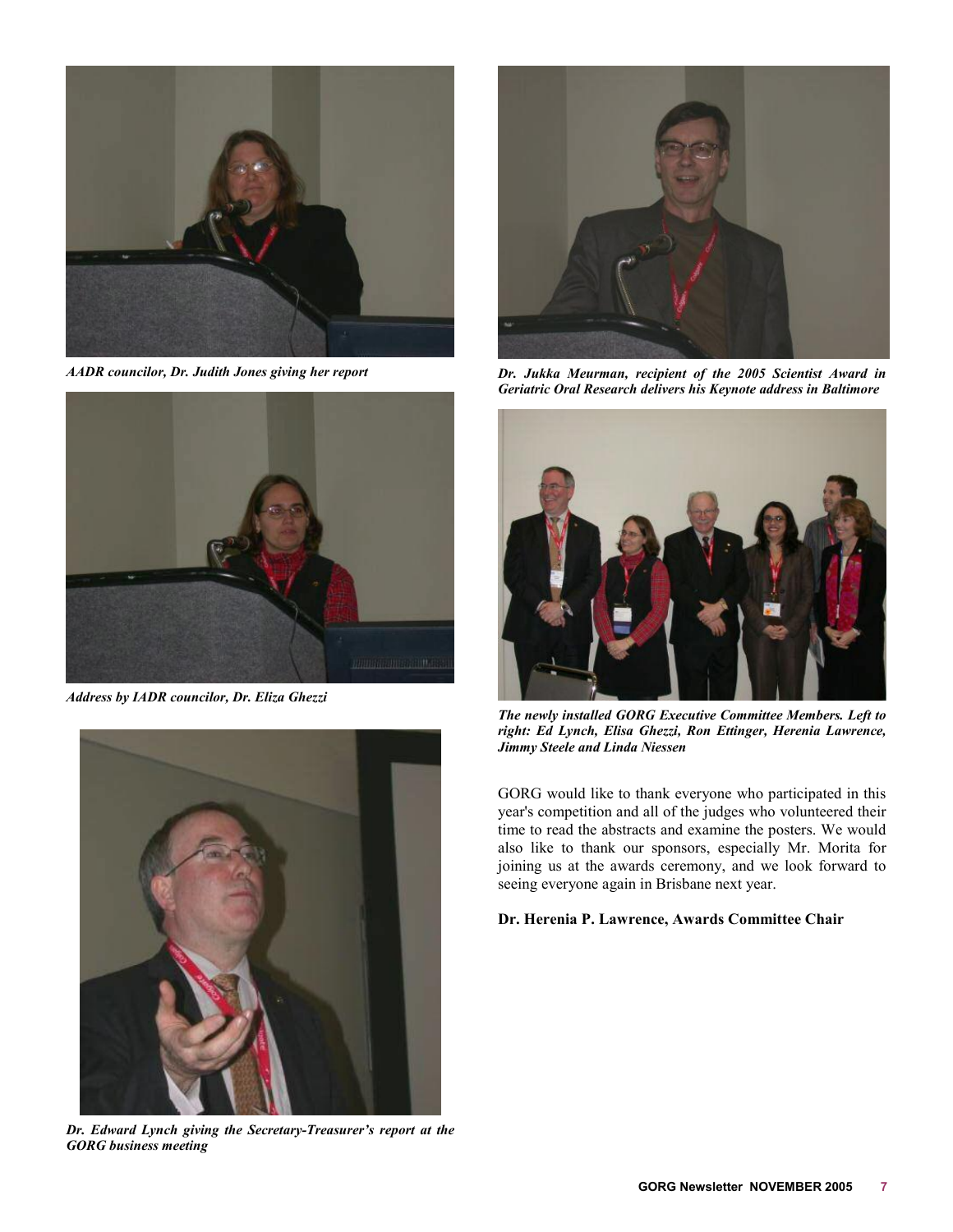### **Practice-Based Research Networks**

<span id="page-7-0"></span>The National Institute of Dental and Craniofacial Research (NIDCR) one of the branches of the National Institutes of Health, awarded in April 2005 \$75 million to three USA dental schools. The goal of these centers is to establish practice-based research networks aimed at conducting clinical studies in the delivery of oral healthcare. The Practice-Based Research Networks (PBRN) are presently recruiting dental professionals from across the country to participate in this ground-breaking initiative.

The three regionally located networks are:

(a) The New York University College of Dentistry (Jonathan Ship, Principal Investigator),

(b) The University of Alabama at Birmingham in partnership with The University of Florida (Gregg Gilbert, Principal Investigator), and

(c) The University of Washington in partnership with The Oregon Health and Science University (Tim DeRouen, Principal Investigator).

Each regional network will conduct 15-20 short-term clinical studies over the next seven years, comparing the benefits of different dental procedures, dental materials, and prevention strategies under a range of patient and clinical conditions. The networks also will perform HIPAA-approved anonymous chart reviews to generate data on disease, treatment trends, and the prevalence of less common oral conditions.

Each of the networks plan to recruit more than 100 practicing community dentists and hygienists who work in a variety of practice types and patient profiles so that the networks can be as diverse as possible. The goals of the dental PBRNs are to empower and enable practitioners to propose clinical studies they deem important to their daily practice of dentistry. Proposals will be evaluated on their scientific merit and feasibility, then prioritized by other members of the network before the design of the actual study.

The NIDCR, NIH has developed a website for the three NIDCR-funded dental Practice Based Research Networks:

[http://www.nidcr.nih.gov/Research/Extramural/ClinicalResea](http://www.nidcr.nih.gov/Research/Extramural/ClinicalResearch/GeneralPracticeBasedResearchNetworks.htm) [rch/GeneralPracticeBasedResearchNetworks.htm](http://www.nidcr.nih.gov/Research/Extramural/ClinicalResearch/GeneralPracticeBasedResearchNetworks.htm) 

The three networks also have Web sites.

The New York University PEARL network: [http://www.pearlnetwork.org](http://www.pearlnetwork.org/)

The University of Alabama/University of Florida dentalPBRN: http:/[/www.dentalpbrn.org/home.asp](http://www.dentalpbrn.org/home.asp) 

University of Washington/Oregon Health and Science University PRECEDENT network: <http://clinicaltrialsworkbench.axioresearch.com/nwprecedent/>

**Submitted by Jonathan A. Ship, DMD** 

### **Satellite 2-day program in Geriatric and Special Needs Dentistry**

The GORG is please to announce a satellite 2-day program in Geriatric and Special Needs Dentistry at the Brisbane IADR meeting, on June 30th and July 1st. June 30th will be a Science Transfer Day in Special Needs Dentistry with clinical evidencebased reviews of topics such as xerostomia and Salivary Gland Hypofunction, the use of antibiotics and antimicrobials, the use of oral and IV sedation and General Anaesthesia, and the use of implants by a wonderful group of speakers including Dr Ron Ettinger, Dr Murray Thomson, Dr Edward Lynch, Dr Elisa Ghezzi, Dr Graeme Ting, and Dr Clark Stanford.

July 1st will be a Geriatric Dental Research Workshop building upon the GORG research directions symposium to be held in the main IADR program, in collaboration with the World Health Organization, and will allow for debate and discussion to delineate international research directions for geriatric dentistry. This satellite program is very kindly sponsored by Colgate Oral Care. Further information concerning this satellite program will be distributed in the near future.

Please contact Dr Jane Chalmers with any questions:

jane-chalmers@uiowa.edu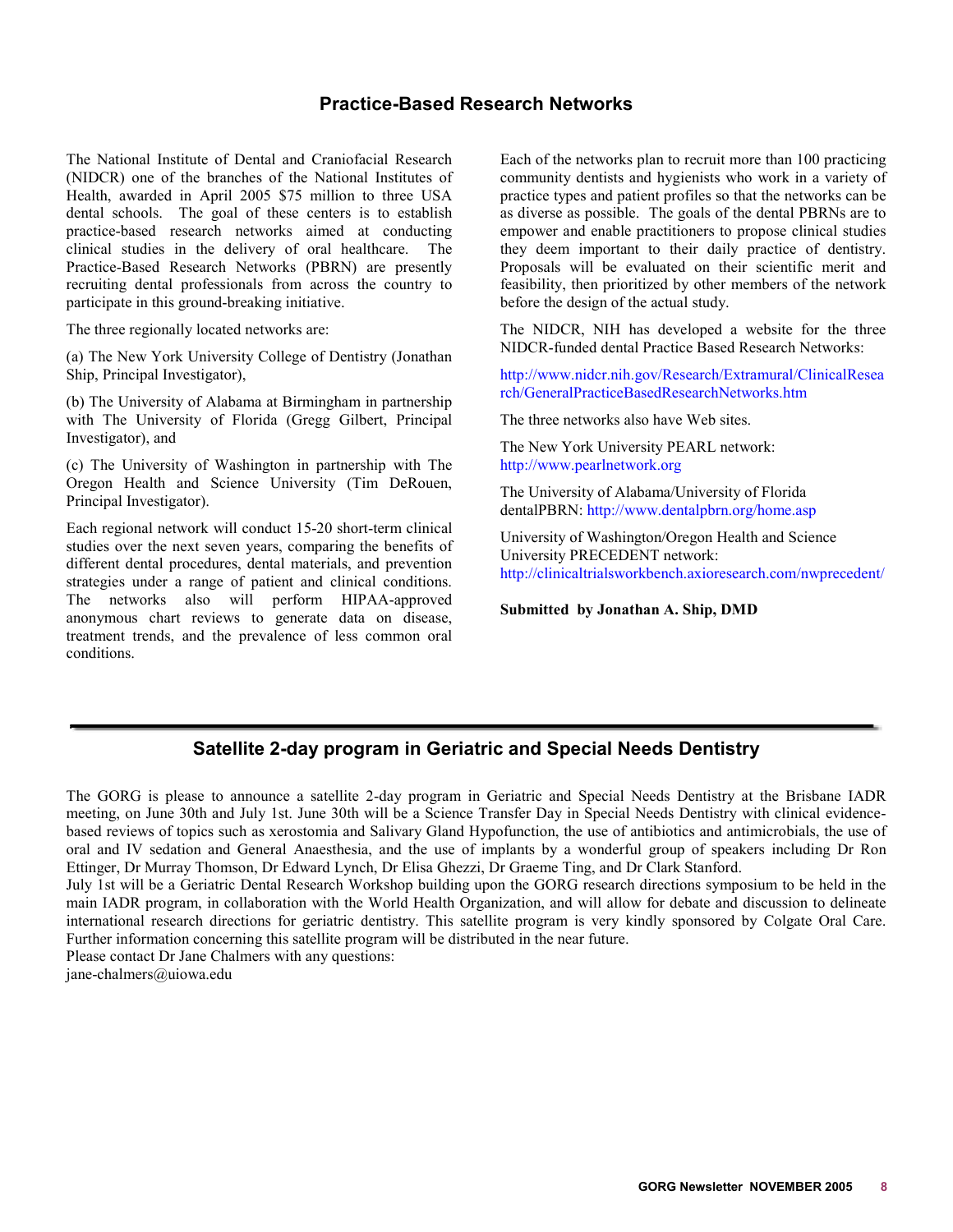<span id="page-8-0"></span>

# **UNIVERSITY OF IOWA** Interdisciplinary Geriatric Fellowship

# **Interdisciplinary Geriatric Dental Fellowship**

The University of Iowa is offering an exciting educational opportunity in

Geriatric Dentistry. This program, in collaboration with medical disciplines in medicine and psychiatry, will prepare dentists to be leaders/teachers in Geriatric Dentistry. This two-year fellowship blends clinical and intellectual experiences across the continuum of aged care, in settings such as acute care, palliative care, rehabilitative care, and long-term care in our Special Care Clinic and Geriatric Mobile Unit program as well as at the University of Iowa Hospital  $\&$ Clinics.

Fellows will have the opportunity to develop clinical and didactic teaching skills in in the Special Care Clinic. Fellows may opt for an additional 3rd year of study in which they may simultaneously complete a Masters degree in Dental Public Health. Applicants must be US citizens, or permanent residents, must have a DDS from an accredited dental school and preferably a GPR from an accredited program. The stipend is set at approximately \$40,000 per year for the first two years. This fellowship is funded by a grant from the DHHS, Health Resources and Services Administration, Bureau of Health Professions.

For further information contact: Ronald Ettinger, BDS, MDS, DDSc, FACD, FICD, FASGD Dows Institute for Dental Research Telephone: 319 335 7378 Fax: 319 335 8895 Email: ronald-ettinger@uiowa.edu

or Jane Chalmers BDSc, MS, PhD Geriatric and Special Care Program Telephone: 319 335 7203 Fax: 319 335 7187 Email: jane-chalmers@uiowa.edu

Please see the Iowa Geriatric Education Center website at <https://www.medicine.uiowa.edu/igec/fellowship/>

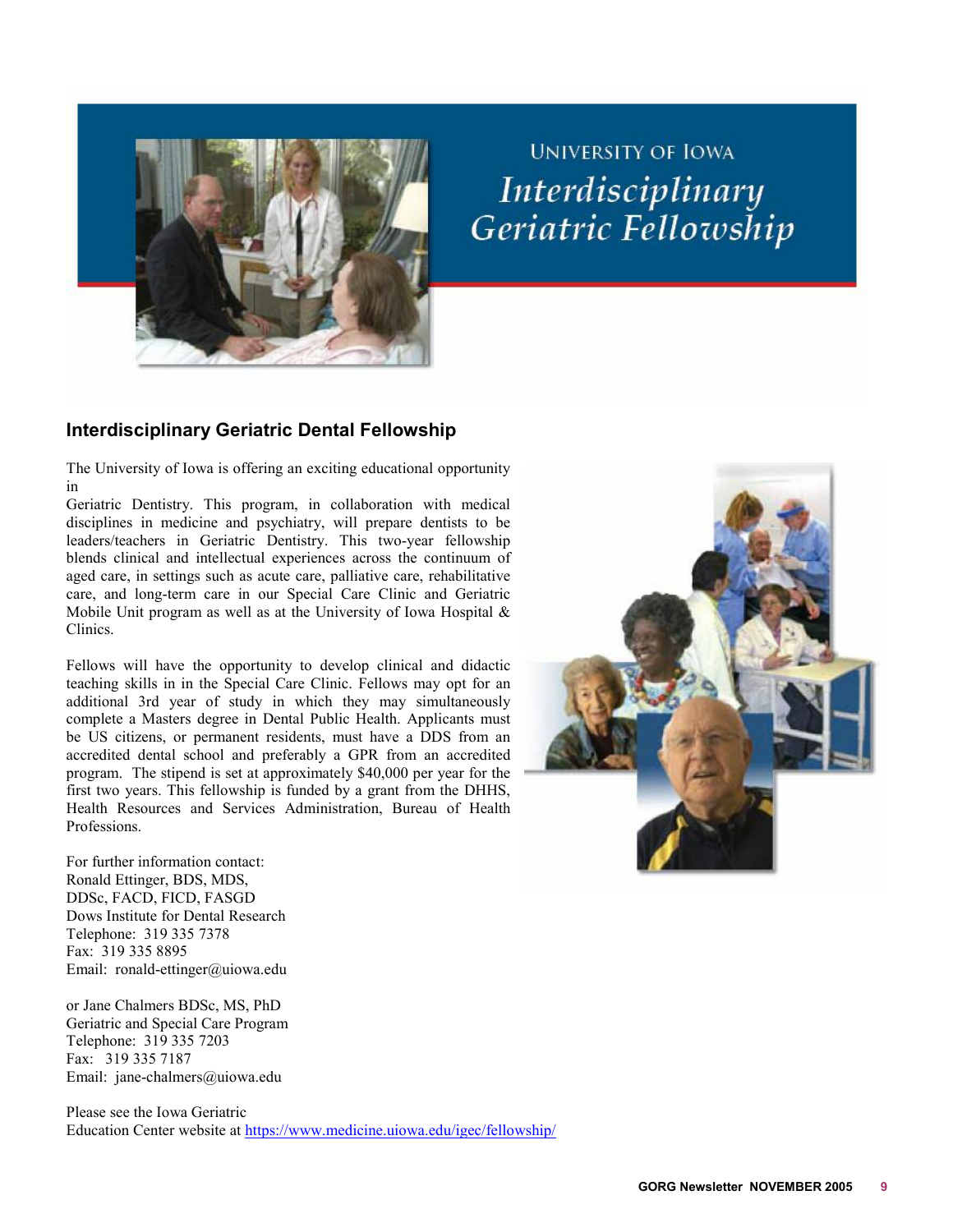#### **Improving the oral health of older people: The WHO challenge**

<span id="page-9-0"></span>This is the abstract of the paper published earlier this year in Community Dentistry and Oral Epidemiology, outlining the global challenges in managing oral health for older people. If your institutiton has a subscription to the on-line version, you can access the full text of the paper at

[http://www.blackwell-synergy.com/doi/full/10.1111/j.1600-](http://www.blackwell-synergy.com/doi/full/10.1111/j.1600-0528.2004.00219.x) [0528.2004.00219.x](http://www.blackwell-synergy.com/doi/full/10.1111/j.1600-0528.2004.00219.x)

Community Dentistry And Oral Epidemiology Volume 33 Issue 2 Page 81 - April 2005 doi:10.1111/j.1600-0528.2004.00219.x

#### **Improving the oral health of older people: the approach of the WHO Global Oral Health Programme**  *Poul Erik Petersen and Tatsuo Yamamoto*

Petersen PE, Yamamoto T. Improving the oral health of older people: the approach of the WHO Global Oral Health Programme. Community Dent Oral Epidemiol 2005; 33: 8192. © Blackwell Munksgaard, 2005

**Abstract** – The proportion of older people continues to grow worldwide, especially in developing countries. Noncommunicable diseases are fast becoming the leading causes of disability and mortality, and in coming decades health and social policy-makers will face tremendous challenges posed by the rapidly changing burden of chronic diseases in old age. Chronic disease and most oral diseases share common risk factors. Globally, poor oral health amongst older people has been particularly evident in high levels of tooth loss, dental caries experience, and the prevalence rates of periodontal disease, xerostomia and oral precancer/cancer. The negative

impact of poor oral conditions on the quality of life of older adults is an important public health issue, which must be addressed by policy-makers. The means for strengthening oral health programme implementation are available; the major challenge is therefore to translate knowledge into action programmes for the oral health of older people. The World Health Organization recommends that countries adopt certain strategies for improving the oral health of the elderly. National health authorities should develop policies and measurable goals and targets for oral health. National public health programmes should incorporate oral health promotion and disease prevention based on the common risk factors approach. Control of oral disease and illness in older adults should be strengthened through organization of affordable oral health services, which meet their needs. The needs for care are highest among disadvantaged, vulnerable groups in both developed and developing countries. In developing countries the challenges to provision of primary oral health care are particularly high because of a shortage of dental manpower. In developed countries reorientation of oral health services towards prevention should consider oral care needs of older people. Education and continuous training must ensure that oral health care providers have skills in and a profound understanding of the biomedical and psychosocial aspects of care for older people. Research for better oral health should not just focus on the biomedical and clinical aspects of oral health care; public health research needs to be strengthened particularly in developing countries. Operational research and efforts to translate science into practice are to be encouraged. WHO supports national capacity building in the oral health of older people through intercountry and interregional exchange of experiences.

#### **IADR General Session & Exhibition, Brisbane, Australia**

**2006 Schedule of Events** 

#### **Tuesday, June 27**

| $8:00 \text{ am} - 5:00 \text{ pm}$ | <b>IADR/Unilever Hatton Awards Competition</b> |
|-------------------------------------|------------------------------------------------|
| $12$ Noon $-4:00$ pm                | <b>Registration Open</b>                       |
| $12$ Noon $-4:00$ pm                | Speaker Ready Room Open                        |
| $12$ Noon $-5:00$ pm                | Exhibitor Move-in                              |
| $1:00 \text{ pm} - 2:30 \text{ pm}$ | <b>IADR Officers' Prep Meeting</b>             |
| $3:00 \text{ pm} - 5:00 \text{ pm}$ | <b>IADR Division/Section Presidents' Forum</b> |
| 6:30 pm $-9:00$ pm                  | IADR Council Dinner (invitation only)          |

#### **Wednesday, June 28**

8:30 am – 12 Noon IADR Council Meeting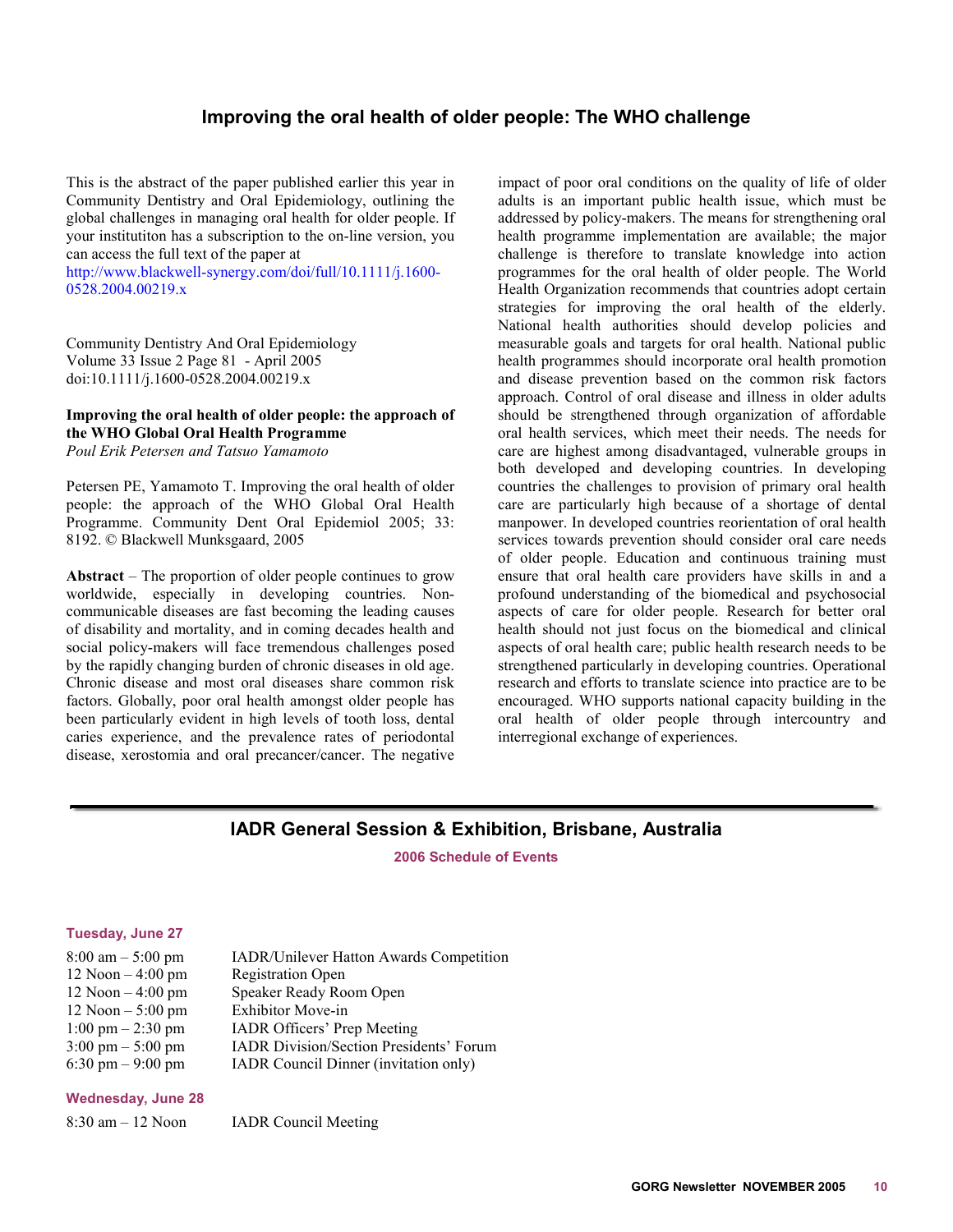| $8:00$ am $-4:30$ pm                | <b>Registration Open</b>                       |
|-------------------------------------|------------------------------------------------|
| $8:00 \text{ am} - 5:00 \text{ pm}$ | Speaker Ready Room Open                        |
| $8:00 \text{ am} - 12 \text{ Noon}$ | <b>Exhibitor Move-in</b>                       |
| $12$ Noon $-1:30$ pm                | IADR BOARD MEETING                             |
| $1:00 \text{ pm} - 4:00 \text{ pm}$ | Poster Viewing & Exhibits Open                 |
| $2:00 \text{ pm} - 3:00 \text{ pm}$ | <b>Poster Presentations</b>                    |
| $3:30 \text{ pm} - 4:00 \text{ pm}$ | Oral Session Chairperson Orientation           |
| $3:30 \text{ pm} - 4:00 \text{ pm}$ | New Member Orientation Reception               |
| $4:15 \text{ pm} - 5:30 \text{ pm}$ | <b>Opening Ceremonies</b>                      |
| 5:30 pm $- 7:00$ pm                 | Welcome Reception                              |
| Evening                             | Unilever Consultant's Dinner (DNP)             |
| Evening                             | GSK Reception/Dinner (DNP)                     |
| Evening                             | PAPF Reception & Celebration (DNP - tentative) |
|                                     |                                                |

# **Thursday, June 29**<br> $7:00 \text{ am} = 3:00 \text{ nm}$

| <b>Thursday, June 29</b>            |                                             |
|-------------------------------------|---------------------------------------------|
| $7:00 \text{ am} - 3:00 \text{ pm}$ | Speaker Ready Room Open                     |
| 7:30 am $-3:30$ pm                  | <b>Registration Open</b>                    |
| $8:00$ am $-8:45$ am                | DISTINGUISHED LECTURE SERIES                |
| $9:00$ am $-4:30$ pm                | Poster Viewing & Exhibits Open              |
| $9:00$ am $-11:00$ pm               | <b>SYMPOSIA</b>                             |
| $11:00$ am $-12$ Noon               | <b>POSTER PRESENTATIONS BLOCK #1</b>        |
| $12$ Noon $-1:30$ pm                | Lunch break                                 |
|                                     | - Lunch & Learning Session                  |
|                                     | - IADR Committees' Lunch                    |
|                                     | - IADR/AADR Publications Committee Lunch    |
| $1:30 \text{ pm} - 3:30 \text{ pm}$ | SYMPOSIA                                    |
| $3:30 \text{ pm} - 4:30 \text{ pm}$ | POSTER SESSIONS - BLOCK #2                  |
| $3:30 \text{ pm} - 5:00 \text{ pm}$ | <b>IADR</b> Board Meeting                   |
| $5:00 \text{ pm} - 6:00 \text{ pm}$ | <b>Group Business Meetings</b>              |
| $6:00 \text{ pm} -$                 | Group Receptions                            |
| $6:30 \text{ pm} - 8:30 \text{ pm}$ | <b>IADR/Unilever Travel Award Reception</b> |
| $8:30 \text{ pm} - 10:00 \text{pm}$ | "Japan Night" Reception (DNP)               |
|                                     |                                             |

#### **Friday, June 30**

| 7:00 am $-3:00$ pm                   | Speaker Ready Room Open                                                               |
|--------------------------------------|---------------------------------------------------------------------------------------|
| 7:30 am $-$ 3:30 pm                  | <b>Registration Open</b>                                                              |
| $8:00$ am $-8:45$ am                 | DISTINGUISHED LECTURE SERIES                                                          |
| 9:00 am $-$ 4:30 pm                  | Poster Viewing & Exhibits Open                                                        |
| $9:00$ am $-11:00$ pm                | ORAL SESSIONS & SYMPOSIA                                                              |
| $11:00$ am $-12$ Noon                | POSTER PRESENTATIONS BLOCK #1                                                         |
| $12$ Noon $-1:30$ pm                 | Lunch Break                                                                           |
|                                      | - IADR Past Presidents' Lunch (invitation only)                                       |
|                                      | - VIP Luncheon for Spouses of Host Division Board & Past Presidents (invitation only) |
|                                      | - IADR/Colgate "Research in Prevention" Awards Luncheon                               |
| $1:30 \text{ pm} - 3:30 \text{ pm}$  | ORAL SESSIONS & SYMPOSIA                                                              |
| $3:30 \text{ pm} - 4:30 \text{ pm}$  | POSTER SESSIONS - BLOCK #2                                                            |
| $3:30 \text{ pm} - 5:00 \text{ pm}$  | <b>IADR</b> Institutional Section Meeting                                             |
| $4:00 \text{ pm} - 5:00 \text{ pm}$  | <b>JDR</b> Editorial Board Meeting                                                    |
| $5:00 \text{ pm} - 6:00 \text{ pm}$  | Group Business Meetings                                                               |
| $6:00 \text{ pm} -$                  | Group Receptions                                                                      |
| 6:30 pm $-$ 8:00 pm                  | "Korean Night" Reception (DNP – tentative)                                            |
| $8:00 \text{ pm} - 10:00 \text{ pm}$ | <b>IADR</b> President's Closing Ceremony & Reception (DNP)                            |

#### **Saturday, July 1**

| $7:00 \text{ am} - 12 \text{ Noon}$  | Speaker Ready Room Open  |
|--------------------------------------|--------------------------|
| $7:30$ am $-3:30$ pm                 | <b>Registration Open</b> |
| $8:00 \text{ am} - 10:00 \text{ am}$ | ORAL SESSIONS            |
| $10:15$ am $-12:15$ pm               | <b>ORAL SESSIONS</b>     |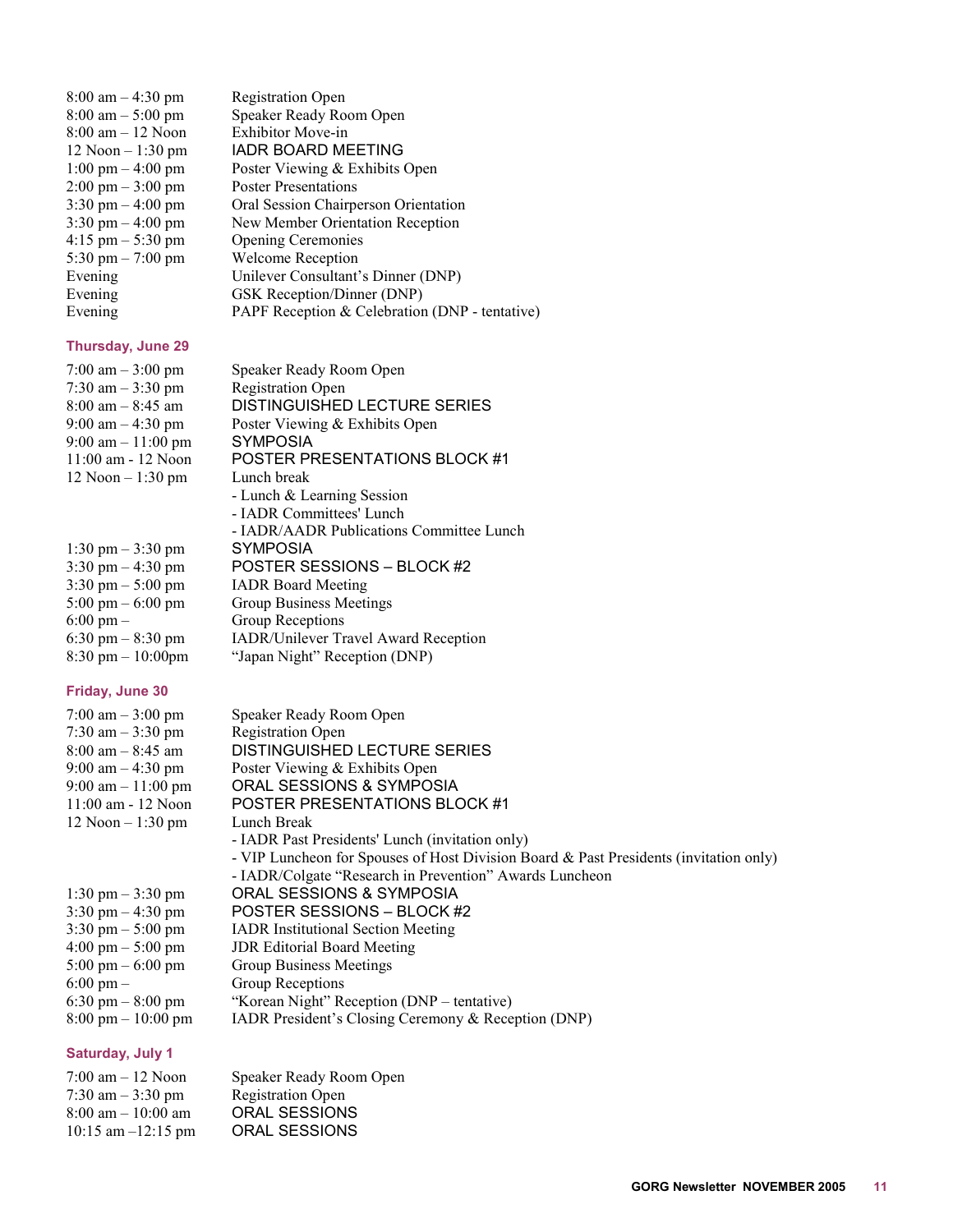# <span id="page-11-0"></span>**AADR/CADR Annual Meeting & Exhibition, Orlando, Fl, USA**

**2006 Schedule Of Events** 

#### **Tuesday, March 7**

| $12$ Noon $-4:00$ pm                | <b>Registration Open</b>    |
|-------------------------------------|-----------------------------|
|                                     | Speaker Ready Room Open     |
| $1:00 \text{ pm} - 5:00 \text{ pm}$ | <b>AADR</b> Council Meeting |
| 5:15 pm $- 7:00$ pm                 | <b>AADR</b> Board Meeting   |

#### **Wednesday, March 8**

| <b>AADR/Pfizer Hatton Competition</b>            |
|--------------------------------------------------|
| - Junior Category                                |
| Senior Category                                  |
| - Post-doctoral Category                         |
| Committee Deliberation                           |
| <b>Registration Open</b>                         |
| Speaker Ready Room Open                          |
| <b>Exhibitor Move-in</b>                         |
| Joint Opening Session                            |
| Joint-sponsored Symposia with ADEA               |
| <b>AADR</b> Oral Session Chairperson Orientation |
| <b>AADR</b> New Member Orientation Reception     |
| Oral Sessions and Symposia                       |
| Opening Ceremonies and Awards                    |
| AADR/CADR Joint Welcome Reception with ADEA      |
| NSRG Officers Meeting                            |
|                                                  |

#### **Thursday, March 9**

| 7:00 am $-3:00$ pm                   | Speaker Ready Room Open                         |
|--------------------------------------|-------------------------------------------------|
| 7:30 am $-$ 3:30 pm                  | <b>Registration Open</b>                        |
| $8:00$ am $-8:45$ am                 | Distinguished Lecture Series                    |
| $8:00$ am $-11:30$ am                | <b>AADR NSRG Caulk/Dentsply Competition</b>     |
|                                      | - Basic Science Category                        |
|                                      | - Clinical Science Category                     |
|                                      | Committee Deliberation                          |
| $8:00 \text{ am} - 5:00 \text{ pm}$  | Poster Viewing                                  |
| $9:00$ am $-10:30$ am                | Oral Sessions and Symposia                      |
| 10:45 am $-$ 12:15 pm                | Oral Sessions and Symposia                      |
| $12:15 \text{ pm} - 2:00 \text{ pm}$ | Lunch break                                     |
|                                      | - Lunch & Learning Session $#1$ with ADEA       |
|                                      | - AADR Committees' Lunch                        |
|                                      | - Publications Committee Lunch                  |
|                                      | - NAC Meeting                                   |
| $1:00 \text{ pm} - 5:00 \text{ pm}$  | <b>Exhibits Open</b>                            |
| $2:00 \text{ pm} - 3:00 \text{ pm}$  | Poster Sessions – Block #1                      |
| $2:00 \text{ pm} - 5:00 \text{ pm}$  | Faculty Development Workshops (ticketed events) |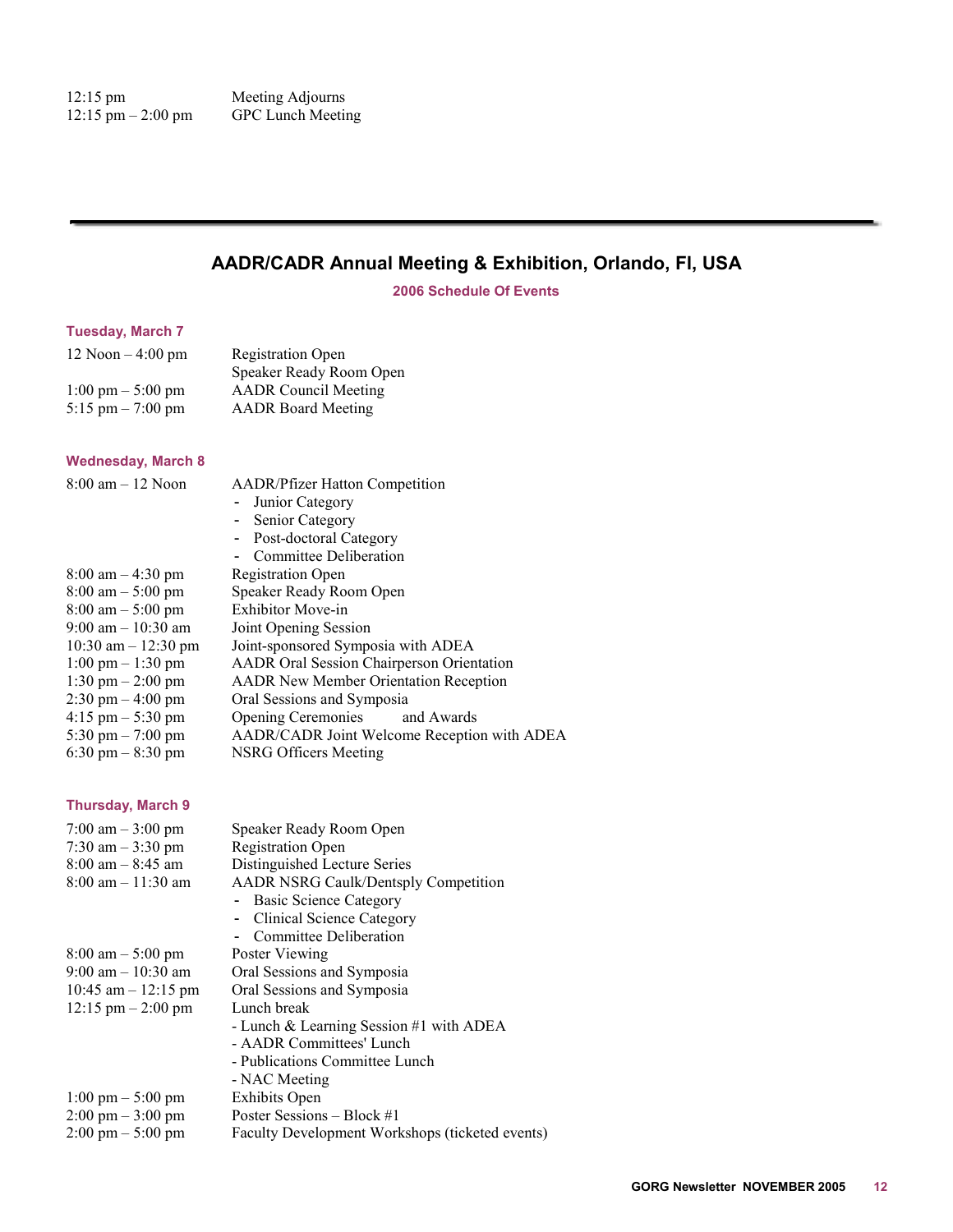| $3:00 \text{ pm} - 4:00 \text{ pm}$ | Poster Sessions – Block #2              |
|-------------------------------------|-----------------------------------------|
| $5:15 \text{ pm} - 6:00 \text{ pm}$ | Group Business Meetings                 |
| $5:15 \text{ pm} - 6:15 \text{ pm}$ | <b>NSRG Business Meeting</b>            |
| 5:30 pm $-$ 8:00 pm                 | CADR Annual General Meeting & Reception |
| $6:00 \text{ pm} -$                 | <b>Group Receptions</b>                 |
| 6:30 pm $-$ 8:00 pm                 | NSRG Reception with ADEA Students       |

#### **Friday, March 10**

| 7:00 am $-3:00$ pm                   | Speaker Ready Room Open                                                           |
|--------------------------------------|-----------------------------------------------------------------------------------|
| 7:30 am $-$ 3:30 pm                  | <b>Registration Open</b>                                                          |
| $8:00$ am $-8:45$ am                 | Distinguished Lecture Series                                                      |
| $8:00 \text{ am} - 5:00 \text{ pm}$  | Poster Viewing                                                                    |
| $9:00$ am $-10:30$ am                | Oral Sessions and Symposia                                                        |
| 10:45 am $-12:15$ pm                 | Oral Sessions and Symposia                                                        |
| $12:15 \text{ pm} - 2:00 \text{ pm}$ | Lunch Break                                                                       |
|                                      | - Lunch & Learning Session $#2$ with ADEA                                         |
|                                      | - AADR/CADR Past Presidents' Lunch (sponsored by Pfizer, Inc., invitation only)   |
|                                      | - VIP Luncheon for Spouses of AADR/CADR Board & Past Presidents (invitation only) |
|                                      | - AADR Institutional Section Lunch                                                |
|                                      | - Faculty Advisors' and NSRG President's Lunch                                    |
| $1:00 \text{ pm} - 5:00 \text{ pm}$  | <b>Exhibits Open</b>                                                              |
| $2:00 \text{ pm} - 3:00 \text{ pm}$  | Poster Sessions – Block #1                                                        |
| $3:00 \text{ pm} - 4:00 \text{ pm}$  | Poster Sessions – Block #2                                                        |
| $5:15 \text{ pm} - 6:00 \text{ pm}$  | Group Business Meetings                                                           |
| $6:00 \text{ pm} -$                  | Group Receptions                                                                  |
| $7:30 \text{ pm} - 9:30 \text{ pm}$  | AADR President's Closing Ceremony & Reception (invitation only) TIME TBF          |

# **Saturday, March 11**

| $7:00 \text{ am} - 12 \text{ Noon}$  | Speaker Ready Room Open                                     |
|--------------------------------------|-------------------------------------------------------------|
| 7:30 am $-3:30$ pm                   | <b>Registration Open</b>                                    |
| $8:00$ am $-8:45$ am                 | Distinguished Lecture Series                                |
| $8:00 \text{ am} - 5:00 \text{ pm}$  | Poster Viewing                                              |
| $9:00$ am $-10:30$ am                | Oral Sessions and Symposia                                  |
| $10:45$ am $-12:15$ pm               | Oral Sessions and Symposia                                  |
| $12:15 \text{ pm} - 2:00 \text{ pm}$ | Lunch break                                                 |
|                                      | -GPC Lunch Meeting                                          |
| $1:00 \text{ pm} - 5:00 \text{ pm}$  | Exhibits Open with ADEAs Technofair                         |
| $2:00 \text{ pm} - 3:00 \text{ pm}$  | Poster Sessions – Block #1                                  |
| $3:00 \text{ pm} - 4:00 \text{ pm}$  | Poster Sessions – Block #2                                  |
| $3:30 \text{ pm} - 4:30 \text{ pm}$  | AADR Board & Committee Chairs' Meeting                      |
| $5:00 \text{ pm}$                    | Meeting Adjourns                                            |
| $7:00 \text{ pm} - 9:00 \text{ pm}$  | "Odonto-Blast" Dance Party (joint ticketed event with ADEA) |